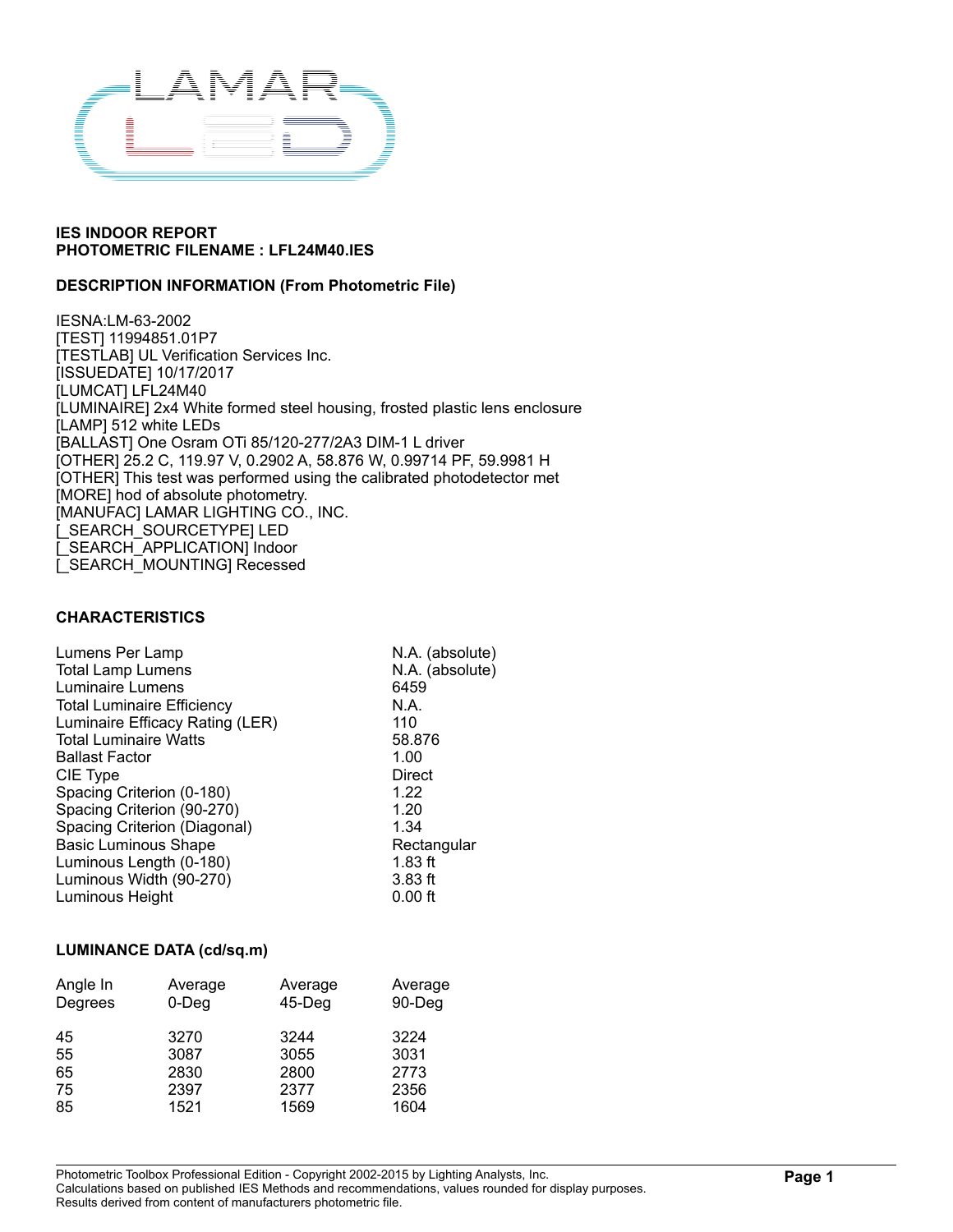#### **CANDELA TABULATION**

|              | 0.0      | 22.5                                         | 45.0                                         | 67.5              | 90.0                 |
|--------------|----------|----------------------------------------------|----------------------------------------------|-------------------|----------------------|
| 0.0          |          | 2433.718 2433.718 2433.718 2433.718 2433.718 |                                              |                   |                      |
| 0.5          |          | 2433.718 2433.718 2433.718 2435.403 2435.403 |                                              |                   |                      |
| 1.0          |          | 2433.718 2432.032 2433.718 2433.718          |                                              |                   | 2435.403             |
| 1.5          | 2432.032 |                                              | 2432.032 2433.718 2433.718                   |                   | 2435.403             |
| 2.0          | 2430.347 | 2432.032 2432.032                            |                                              | 2432.032 2433.718 |                      |
| 2.5          | 2430.347 | 2430.347                                     | 2430.347                                     | 2432.032 2432.032 |                      |
| 3.0          | 2428.661 | 2428.661                                     | 2428.661                                     | 2430.347          | 2430.347             |
| 3.5          |          | 2426.976 2426.976 2426.976 2426.976          |                                              |                   | 2428.661             |
| 4.0          |          | 2423.605 2425.291 2425.291 2425.291          |                                              |                   | 2426.976             |
| 4.5          |          | 2421.920 2421.920 2423.605 2423.605 2423.605 |                                              |                   |                      |
| 5.0          |          | 2418.549 2418.549 2420.234 2420.234 2421.920 |                                              |                   |                      |
| 5.5          |          | 2416.864 2416.864 2416.864 2416.864 2418.549 |                                              |                   |                      |
| 6.0          |          | 2413.493 2413.493 2413.493 2413.493          |                                              |                   | 2415.178             |
| 6.5          |          | 2410.122 2410.122 2410.122 2410.122 2410.122 |                                              |                   |                      |
| 7.0          |          | 2406.751 2405.066 2406.751                   |                                              | 2406.751          | 2406.751             |
| 7.5          |          | 2401.695 2401.695 2401.695                   |                                              | 2401.695          | 2401.695             |
| 8.0          |          | 2396.639 2396.639 2398.324 2396.639          |                                              |                   | 2398.324             |
| 8.5          |          | 2393.268 2393.268 2393.268 2391.583          |                                              |                   | 2393.268             |
| 9.0          |          | 2388.212 2388.212 2388.212 2386.526 2388.212 |                                              |                   |                      |
| 9.5          |          | 2383.156 2383.156 2383.156 2381.470          |                                              |                   | 2383.156             |
| 10.0         |          | 2378.099 2376.414 2376.414 2376.414 2376.414 |                                              |                   |                      |
| 10.5         |          | 2371.358 2371.358 2371.358 2371.358          |                                              |                   | 2371.358             |
| 11.0         |          | 2366.302 2364.616 2364.616 2364.616          |                                              |                   | 2364.616             |
| 11.5         |          | 2359.560 2359.560 2357.875 2357.875 2357.875 |                                              |                   |                      |
| 12.0         |          | 2352.818 2352.818 2351.133 2351.133 2351.133 |                                              |                   |                      |
| 12.5         |          | 2346.077 2346.077 2344.391                   |                                              | 2344.391          | 2344.391             |
| 13.0         |          | 2339.335 2339.335 2337.650 2337.650          |                                              |                   | 2337.650             |
| 13.5         |          | 2332.594 2330.908 2329.223 2329.223 2329.223 |                                              |                   |                      |
| 14.0         |          | 2324.167 2324.167                            | 2322.481                                     | 2320.796 2322.481 |                      |
| 14.5         |          | 2317.425 2315.740 2314.054                   |                                              | 2314.054          | 2314.054             |
| 15.0         |          | 2308.998 2307.313 2307.313 2305.627          |                                              |                   | 2305.627             |
| 15.5         |          | 2300.571 2298.886 2298.886 2297.200          |                                              |                   | 2297.200             |
| 16.0         |          | 2292.144 2290.459 2288.773 2287.088          |                                              |                   | 2287.088             |
| 16.5         |          | 2283.717 2282.032 2280.346 2278.661          |                                              |                   | 2278.661             |
| 17.0         |          | 2273.605 2273.605 2271.919 2268.548          |                                              |                   | 2268.548             |
|              |          | 2265.178 2263.492 2261.807                   |                                              | 2260.121          | 2258.436             |
| 17.5         |          | 2255.065 2253.380 2251.694 2250.009          |                                              |                   |                      |
| 18.0<br>18.5 |          | 2244.953 2244.953 2243.267                   |                                              | 2239.897          | 2250.009<br>2238.211 |
| 19.0         |          | 2234.840 2234.840 2233.155 2229.784 2228.099 |                                              |                   |                      |
| 19.5         |          | 2224.728 2224.728 2223.043 2217.986 2217.986 |                                              |                   |                      |
| 20.0         |          | 2214.616 2212.930 2211.245 2207.874 2207.874 |                                              |                   |                      |
| 20.5         |          | 2202.818 2202.818 2201.132 2196.076 2196.076 |                                              |                   |                      |
| 21.0         |          | 2192.705 2191.020 2189.335 2185.964 2184.278 |                                              |                   |                      |
| 21.5         |          | 2180.908 2180.908 2177.537 2174.166 2174.166 |                                              |                   |                      |
|              |          | 2170.795 2169.110 2165.739 2162.368 2162.368 |                                              |                   |                      |
| 22.0<br>22.5 |          | 2158.997 2157.312 2153.941 2150.570 2150.570 |                                              |                   |                      |
|              |          | 2147.200 2145.514 2142.143 2138.773 2137.087 |                                              |                   |                      |
| 23.0         |          | 2135.402 2133.716 2130.346 2126.975 2125.289 |                                              |                   |                      |
| 23.5         |          | 2123.604 2121.919 2118.548 2115.177 2113.492 |                                              |                   |                      |
| 24.0         |          | 2111.806 2110.121 2106.750 2101.694 2100.008 |                                              |                   |                      |
| 24.5         |          | 2098.323 2096.638 2093.267 2088.211 2088.211 |                                              |                   |                      |
| 25.0         |          |                                              |                                              |                   |                      |
| 25.5         |          | 2086.525 2084.840 2081.469 2076.413 2074.727 |                                              |                   |                      |
| 26.0         |          | 2074.727 2071.357 2067.986 2062.930 2062.930 |                                              |                   |                      |
| 26.5         |          |                                              | 2061.244 2059.559 2056.188 2051.132 2049.446 |                   |                      |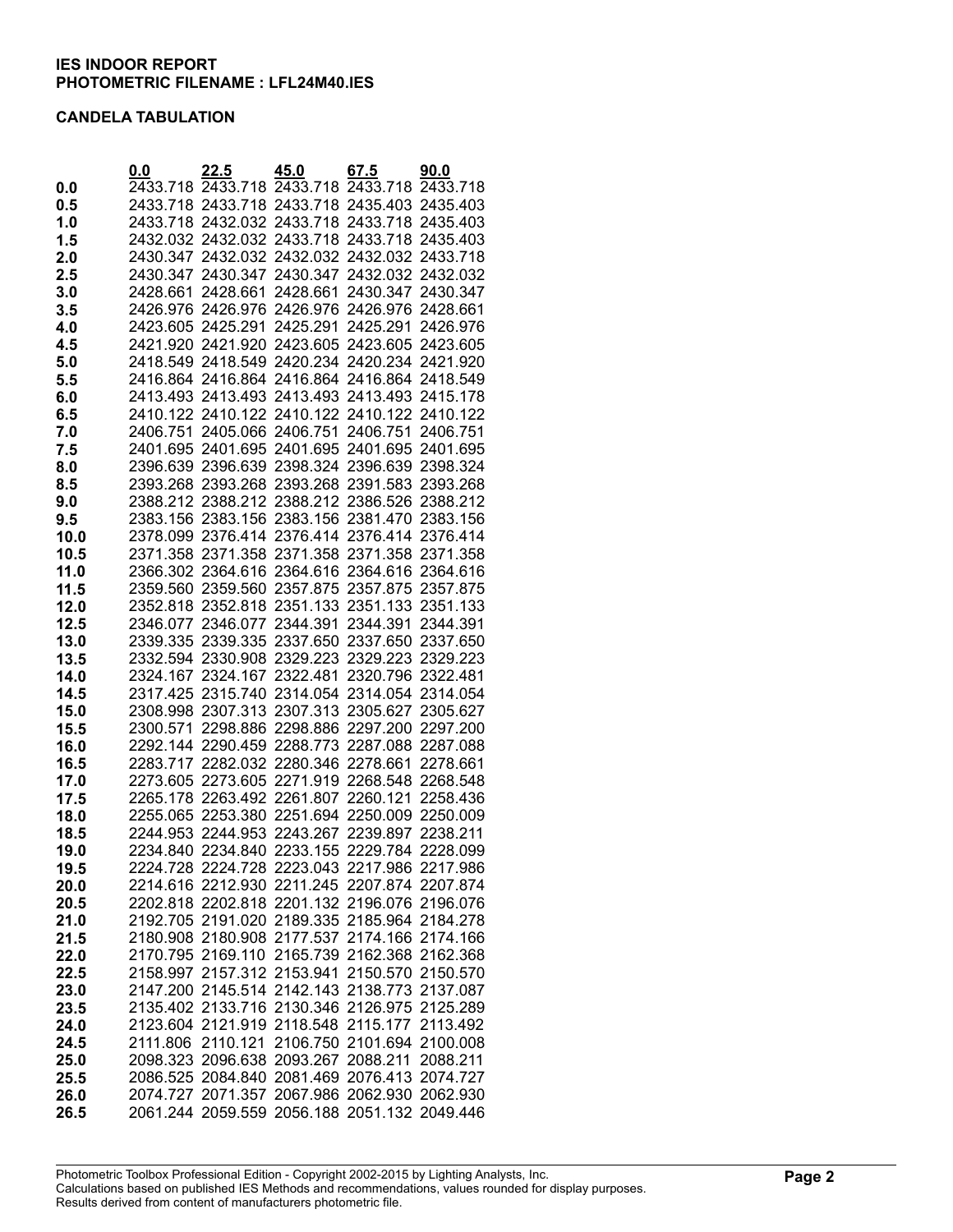| 27.0 | 2047.761 | 2047.761          |          | 2042.705 2037.649 2035.963 |          |
|------|----------|-------------------|----------|----------------------------|----------|
| 27.5 | 2035.963 | 2034.278          | 2030.907 | 2024.165                   | 2022.480 |
| 28.0 | 2022.480 | 2020.795          | 2017.424 | 2010.682                   | 2008.997 |
| 28.5 | 2008.997 | 2007.311          | 2003.941 | 1997.199                   | 1995.514 |
| 29.0 | 1993.828 | 1993.828          | 1990.457 | 1983.716                   | 1982.030 |
| 29.5 | 1980.345 | 1980.345          | 1976.974 | 1970.233                   | 1968.547 |
| 30.0 | 1966.862 | 1966.862          | 1961.806 | 1956.749                   | 1955.064 |
| 30.5 | 1953.379 | 1953.379          | 1948.322 | 1941.581                   | 1939.895 |
| 31.0 | 1939.895 | 1939.895          | 1934.839 | 1928.098                   | 1926.412 |
| 31.5 | 1926.412 | 1926.412          | 1921.356 | 1914.614                   | 1912.929 |
| 32.0 | 1912.929 | 1911.244          | 1906.187 | 1899.446                   | 1897.760 |
| 32.5 | 1899.446 | 1897.760          | 1891.019 | 1885.963                   | 1884.277 |
| 33.0 | 1884.277 | 1884.277          | 1877.536 | 1870.794                   | 1869.109 |
| 33.5 | 1870.794 | 1869.109          | 1862.367 | 1855.625                   | 1855.625 |
| 34.0 | 1857.311 | 1853.940          | 1848.884 | 1842.142                   | 1840.457 |
| 34.5 | 1843.828 | 1840.457          | 1833.715 | 1826.974                   | 1825.288 |
| 35.0 | 1830.344 | 1825.288          | 1820.232 | 1811.805                   | 1810.120 |
| 35.5 | 1815.176 | 1810.120          | 1805.063 | 1796.636                   | 1794.951 |
| 36.0 | 1800.007 | 1796.636          | 1789.895 | 1783.153                   | 1779.782 |
| 36.5 | 1786.524 | 1781.468          | 1774.726 | 1766.299                   | 1764.614 |
| 37.0 | 1771.355 | 1766.299          | 1759.558 | 1751.131                   | 1751.131 |
| 37.5 | 1754.501 | 1751.131          | 1744.389 | 1735.962                   | 1734.277 |
| 38.0 | 1739.333 | 1735.962          | 1729.220 | 1720.793                   | 1719.108 |
| 38.5 | 1724.164 | 1720.793          | 1714.052 | 1703.939                   | 1702.254 |
| 39.0 | 1708.996 | 1703.939          | 1697.198 | 1688.771                   | 1687.085 |
| 39.5 | 1692.142 | 1688.771          | 1682.366 | 1672.760                   | 1671.074 |
| 40.0 | 1675.456 | 1672.928          | 1665.681 | 1656.580                   | 1655.063 |
| 40.5 | 1659.108 | 1656.748          | 1649.164 | 1640.231                   | 1638.883 |
| 41.0 | 1642.085 | 1640.737          | 1632.816 | 1623.883                   | 1622.535 |
| 41.5 | 1625.568 | 1624.389          | 1616.299 | 1607.703                   | 1606.186 |
| 42.0 | 1609.388 | 1607.872          | 1599.950 | 1591.186                   | 1589.669 |
| 42.5 | 1592.872 | 1591.523          | 1583.265 | 1574.501                   | 1572.984 |
| 43.0 | 1576.355 | 1574.669          | 1566.579 | 1557.815                   | 1556.298 |
| 43.5 | 1560.006 | 1557.647          | 1549.557 | 1540.961                   | 1539.613 |
| 44.0 | 1543.658 | 1540.624          | 1532.703 | 1524.107                   | 1522.759 |
| 44.5 | 1527.141 | 1523.433          | 1515.343 | 1507.253                   | 1506.073 |
| 45.0 | 1510.624 | 1506.411          | 1498.489 | 1490.231                   | 1489.219 |
| 45.5 | 1494.107 | 1489.219          | 1481.467 | 1473.377                   | 1471.523 |
| 46.0 | 1477.253 | 1472.028          | 1464.781 | 1456.017                   | 1454.332 |
| 46.5 | 1460.399 | 1454.669          | 1447.422 | 1438.826                   | 1436.635 |
| 47.0 |          | 1443.377 1437.309 | 1430.062 | 1421.298                   | 1419.444 |
| 47.5 | 1426.017 | 1419.950          | 1412.871 | 1403.601                   | 1402.084 |
| 48.0 | 1408.657 | 1402.421          | 1395.343 | 1386.242                   | 1384.556 |
| 48.5 | 1391.298 | 1385.062          | 1377.646 | 1368.545                   | 1366.859 |
| 49.0 | 1373.095 | 1367.365          | 1360.286 | 1350.680                   | 1348.826 |
| 49.5 | 1354.893 | 1350.005          | 1342.758 | 1332.983                   | 1330.792 |
| 50.0 | 1337.028 | 1332.309          | 1325.061 | 1315.118                   | 1313.264 |
| 50.5 | 1318.994 | 1314.612          | 1307.533 | 1297.927                   | 1296.241 |
| 51.0 | 1300.792 | 1297.589          | 1289.837 | 1280.061                   | 1278.376 |
| 51.5 | 1282.926 | 1279.724          | 1271.803 | 1262.196                   | 1260.679 |
| 52.0 | 1264.556 | 1261.859          | 1253.263 | 1244.331                   | 1242.814 |
| 52.5 | 1246.353 | 1243.825          | 1235.398 | 1226.466                   | 1225.286 |
| 53.0 | 1228.151 | 1225.960          | 1217.196 | 1208.600                   | 1207.083 |
| 53.5 | 1210.117 | 1207.926          | 1199.162 | 1190.735                   | 1189.218 |
| 54.0 | 1192.421 | 1189.387          | 1181.128 | 1172.701                   | 1171.353 |
| 54.5 | 1174.724 | 1171.016          | 1162.926 | 1154.836                   | 1153.488 |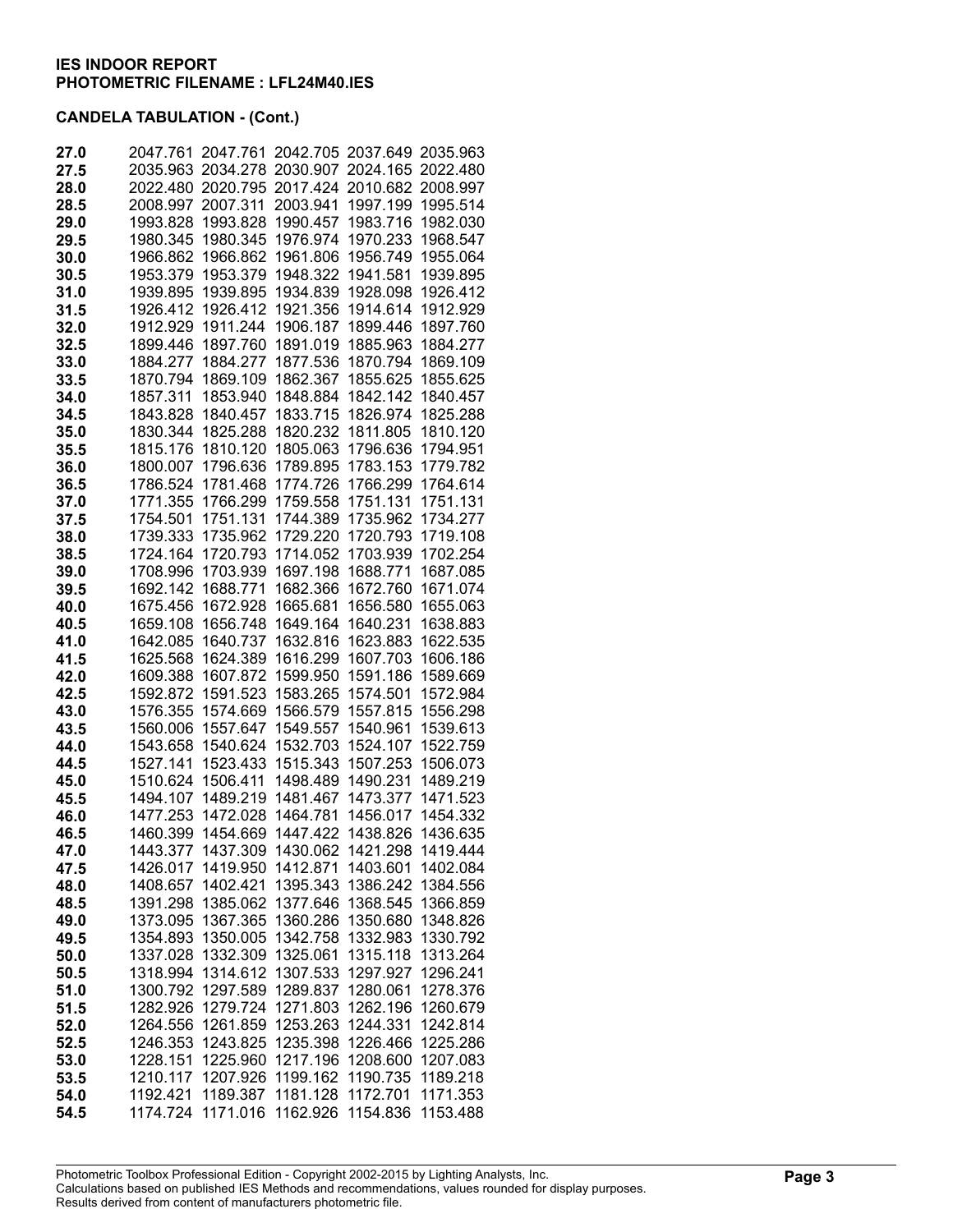| 55.0         | 1156.859             | 1152.645             | 1144.724             | 1136.634             | 1135.791             |
|--------------|----------------------|----------------------|----------------------|----------------------|----------------------|
| 55.5<br>56.0 | 1138.825<br>1120.960 | 1134.443<br>1116.072 | 1126.353<br>1108.319 | 1118.600<br>1100.566 | 1117.589<br>1099.386 |
| 56.5         | 1103.094             | 1097.701             | 1090.117             | 1082.532             | 1081.016             |
| 57.0         | 1084.892             | 1079.162             | 1072.083             | 1064.162             | 1062.813             |
| 57.5         | 1066.858             | 1060.959             | 1054.049             | 1045.791             | 1044.611             |
| 58.0         | 1048.824             | 1042.588             | 1035.847             | 1027.251             | 1025.903             |
| 58.5         | 1030.622             | 1023.881             | 1017.476             | 1008.880             | 1007.532             |
| 59.0         | 1011.409             | 1005.341             | 998.768              | 990.173              | 989.161              |
| 59.5         | 992.026              | 986.970              | 980.060              | 971.802              | 970.790              |
| 60.0         | 972.813              | 968.599              | 961.521              | 953.094              | 952.420              |
| 60.5         | 953.599              | 950.060              | 942.981              | 934.386              | 933.543              |
| 61.0         | 934.217              | 931.352              | 924.442              | 915.678              | 914.835              |
| 61.5         | 915.004              | 912.644              | 905.903              | 896.970              | 896.296              |
| 62.0         | 895.959              | 894.105              | 886.857              | 878.262              | 877.925              |
| 62.5         | 876.914              | 875.228              | 867.812              | 859.385              | 859.385              |
| 63.0         | 857.869              | 856.015              | 848.936              | 841.015              | 840.678              |
| 63.5<br>64.0 | 837.981<br>818.767   | 836.970<br>817.925   | 829.722<br>810.846   | 822.475<br>803.599   | 821.970<br>803.262   |
| 64.5         | 799.722              | 798.880              | 791.969              | 785.059              | 784.554              |
| 65.0         | 781.351              | 779.835              | 773.093              | 766.351              | 765.677              |
| 65.5         | 762.812              | 760.790              | 754.217              | 747.643              | 747.138              |
| 66.0         | 744.441              | 741.745              | 735.340              | 728.936              | 728.767              |
| 66.5         | 726.239              | 722.700              | 716.295              | 710.396              | 710.228              |
| 67.0         | 707.868              | 703.823              | 697.756              | 691.857              | 691.520              |
| 67.5         | 689.160              | 684.947              | 679.048              | 673.317              | 672.812              |
| 68.0         | 670.284              | 665.902              | 660.677              | 654.946              | 654.441              |
| 68.5         | 651.407              | 647.194              | 642.306              | 636.239              | 635.733              |
| 69.0         | 632.868              | 628.654              | 623.767              | 617.531              | 617.362              |
| 69.5         | 614.328              | 610.115              | 605.059              | 599.160              | 598.991              |
| 70.0         | 595.283              | 591.407              | 586.351              | 580.620              | 580.789              |
| 70.5         | 575.733              | 572.867              | 567.811              | 561.912              | 562.249              |
| 71.0<br>71.5 | 556.351              | 554.160              | 549.272              | 543.542              | 543.542              |
| 72.0         | 537.137<br>517.755   | 535.620<br>516.912   | 530.901<br>512.362   | 525.339<br>506.800   | 525.002<br>506.631   |
| 72.5         | 498.710              | 498.373              | 493.654              | 488.260              | 488.597              |
| 73.0         | 479.833              | 479.833              | 475.114              | 470.058              | 470.395              |
| 73.5         | 460.788              | 461.463              | 456.743              | 451.856              | 452.024              |
| 74.0         | 442.080              | 443.092              | 438.373              | 433.822              | 434.159              |
| 74.5         | 423.541              | 424.552              | 420.002              | 416.125              | 416.294              |
| 75.0         | 405.339              | 406.350              | 401.968              | 398.260              | 398.429              |
| 75.5         | 387.305              | 387.979              | 384.440              | 380.563              | 380.732              |
| 76.0         | 369.608              | 369.777              | 366.743              | 363.035              | 363.204              |
| 76.5         | 351.912              | 352.080              | 349.046              | 345.676              | 345.844              |
| 77.0         | 334.383              | 334.215              | 331.350              | 328.484              | 328.653              |
| 77.5         | 317.361              | 316.687              | 314.159              | 311.630              | 311.630              |
| 78.0         | 300.001              | 299.159              | 297.136              | 294.608              | 294.776              |
| 78.5         | 282.642              | 281.799              | 280.619<br>264.271   | 278.091              | 278.260              |
| 79.0<br>79.5 | 265.788<br>249.102   | 264.945<br>248.091   | 247.417              | 261.743<br>245.731   | 261.574<br>245.900   |
| 80.0         | 232.922              | 231.743              | 231.574              | 229.720              | 229.889              |
| 80.5         | 216.574              | 215.731              | 215.900              | 214.046              | 214.551              |
| 81.0         | 200.731              | 200.226              | 200.563              | 198.877              | 199.383              |
| 81.5         | 184.888              | 185.057              | 185.394              | 184.046              | 184.551              |
| 82.0         | 169.551              | 170.225              | 170.731              | 169.551              | 170.225              |
| 82.5         | 154.551              | 155.394              | 156.237              | 155.394              | 156.068              |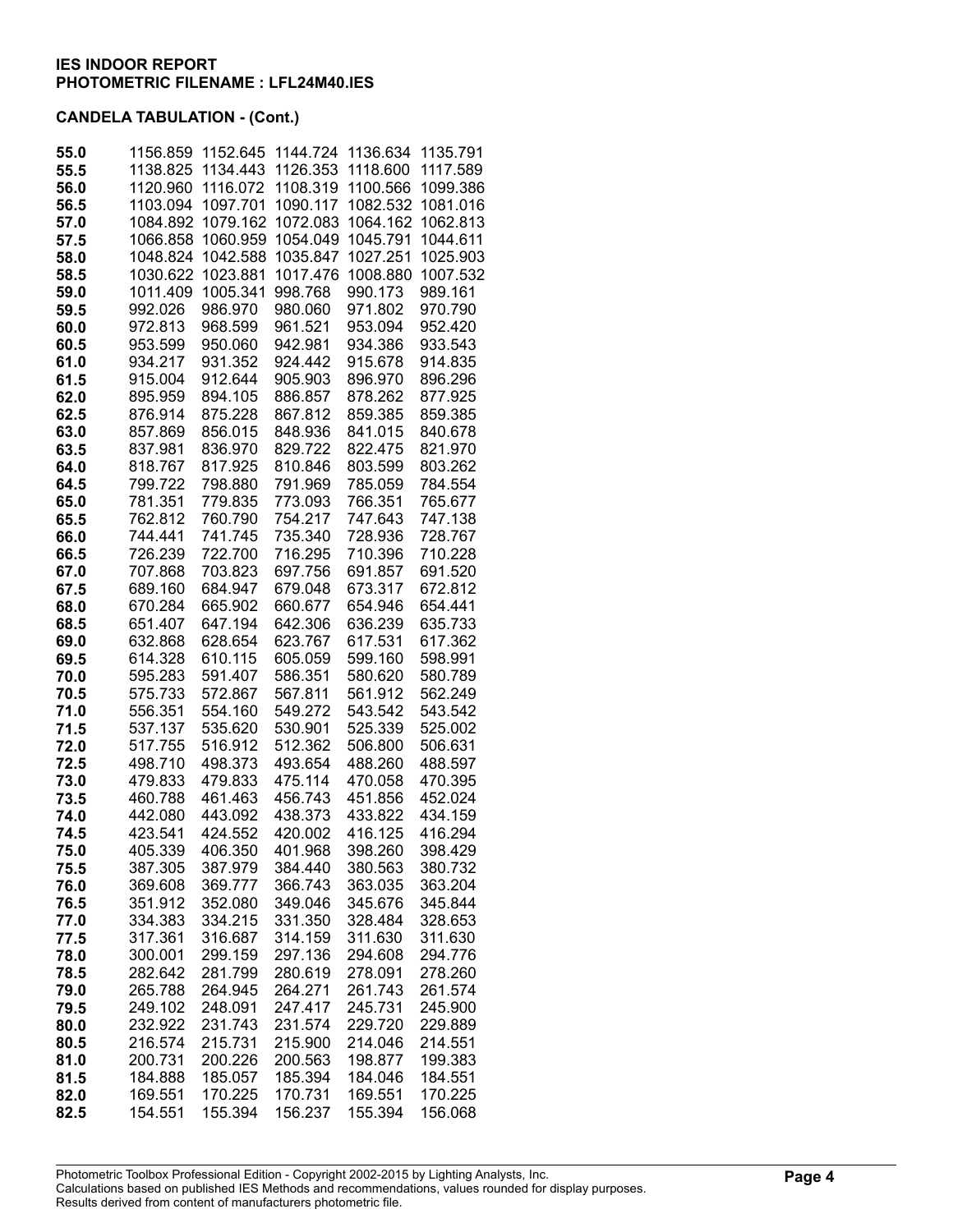| 83.0           | 139.888<br>126.068 | 141.405<br>127.585 | 141.911<br>128.259 | 141.911<br>128.427 | 142.585<br>129.270 |
|----------------|--------------------|--------------------|--------------------|--------------------|--------------------|
| 83.5<br>84.0   | 112.585            | 114.270            | 114.944            | 115.450            | 116.124            |
| 84.5           | 99.102             | 101.461            | 101.967            | 102.809            | 103.652            |
| 85.0           | 86.630             | 88.652             | 89.326             | 90.675             | 91.349             |
| 85.5           | 74.495             | 76.686             | 77.191             | 78.877             | 79.719             |
| 86.0           | 62.865             | 64.888             | 65.562             | 67.247             | 68.427             |
| 86.5           | 51.742             | 53.427             | 54.270             | 56.124             | 57.304             |
| 87.0           | 41.461             | 42.641             | 43.652             | 45.506             | 46.686             |
| 87.5           | 31.854             | 32.697             | 33.539             | 35.225             | 36.405             |
| 88.0           | 23.090             | 23.596             | 24.270             | 25.955             | 27.135             |
| 88.5           | 15.337             | 15.506             | 16.180             | 17.528             | 18.539             |
| 89.0           | 8.764              | 8.764              | 9.607              | 10.618             | 11.629             |
| 89.5           | 4.214              | 4.045              | 4.719              | 5.562              | 6.236              |
| 90.0           | 1.854              | 1.854              | 2.360              | 2.528              | 2.865              |
| 90.5           | 0.000              | 0.000              | 0.000              | 0.000              | 0.000              |
| 91.0<br>91.5   | 0.000<br>0.000     | 0.000<br>0.000     | 0.000<br>0.000     | 0.000<br>0.000     | 0.000<br>0.000     |
| 92.0           | 0.000              | 0.000              | 0.000              | 0.000              | 0.000              |
| 92.5           | 0.000              | 0.000              | 0.000              | 0.000              | 0.000              |
| 93.0           | 0.000              | 0.000              | 0.000              | 0.000              | 0.000              |
| 93.5           | 0.000              | 0.000              | 0.000              | 0.000              | 0.000              |
| 94.0           | 0.000              | 0.000              | 0.000              | 0.000              | 0.000              |
| 94.5           | 0.000              | 0.000              | 0.000              | 0.000              | 0.000              |
| 95.0           | 0.000              | 0.000              | 0.000              | 0.000              | 0.000              |
| 95.5           | 0.000              | 0.000              | 0.000              | 0.000              | 0.000              |
| 96.0           | 0.000              | 0.000              | 0.000              | 0.000              | 0.000              |
| 96.5           | 0.000              | 0.000              | 0.000              | 0.000              | 0.000              |
| 97.0           | 0.000              | 0.000              | 0.000              | 0.000              | 0.000              |
| 97.5           | 0.000              | 0.000              | 0.000              | 0.000              | 0.000              |
| 98.0           | 0.000              | 0.000              | 0.000              | 0.000              | 0.000              |
| 98.5<br>99.0   | 0.000<br>0.000     | 0.000<br>0.000     | 0.000<br>0.000     | 0.000<br>0.000     | 0.000<br>0.000     |
| 99.5           | 0.000              | 0.000              | 0.000              | 0.000              | 0.000              |
| 100.0          | 0.000              | 0.000              | 0.000              | 0.000              | 0.000              |
| 100.5          | 0.000              | 0.000              | 0.000              | 0.000              | 0.000              |
| 101.0          | 0.000              | 0.000              | 0.000              | 0.000              | 0.000              |
| 101.5          | 0.000              | 0.000              | 0.000              | 0.000              | 0.000              |
| 102.0          | 0.000              | 0.000              | 0.000              | 0.000              | 0.000              |
| 102.5          | 0.000              | 0.000              | 0.000              | 0.000              | 0.000              |
| 103.0          | 0.000              | 0.000              | 0.000              | 0.000              | 0.000              |
| 103.5          | 0.000              | 0.000              | 0.000              | 0.000              | 0.000              |
| 104.0          | 0.000              | 0.000              | 0.000              | 0.000              | 0.000              |
| 104.5          | 0.000              | 0.000              | 0.000              | 0.000              | 0.000              |
| 105.0          | 0.000              | 0.000<br>0.000     | 0.000              | 0.000              | 0.000              |
| 105.5<br>106.0 | 0.000<br>0.000     | 0.000              | 0.000<br>0.000     | 0.000<br>0.000     | 0.000<br>0.000     |
| 106.5          | 0.000              | 0.000              | 0.000              | 0.000              | 0.000              |
| 107.0          | 0.000              | 0.000              | 0.000              | 0.000              | 0.000              |
| 107.5          | 0.000              | 0.000              | 0.000              | 0.000              | 0.000              |
| 108.0          | 0.000              | 0.000              | 0.000              | 0.000              | 0.000              |
| 108.5          | 0.000              | 0.000              | 0.000              | 0.000              | 0.000              |
| 109.0          | 0.000              | 0.000              | 0.000              | 0.000              | 0.000              |
| 109.5          | 0.000              | 0.000              | 0.000              | 0.000              | 0.000              |
| 110.0          | 0.000              | 0.000              | 0.000              | 0.000              | 0.000              |
| 110.5          | 0.000              | 0.000              | 0.000              | 0.000              | 0.000              |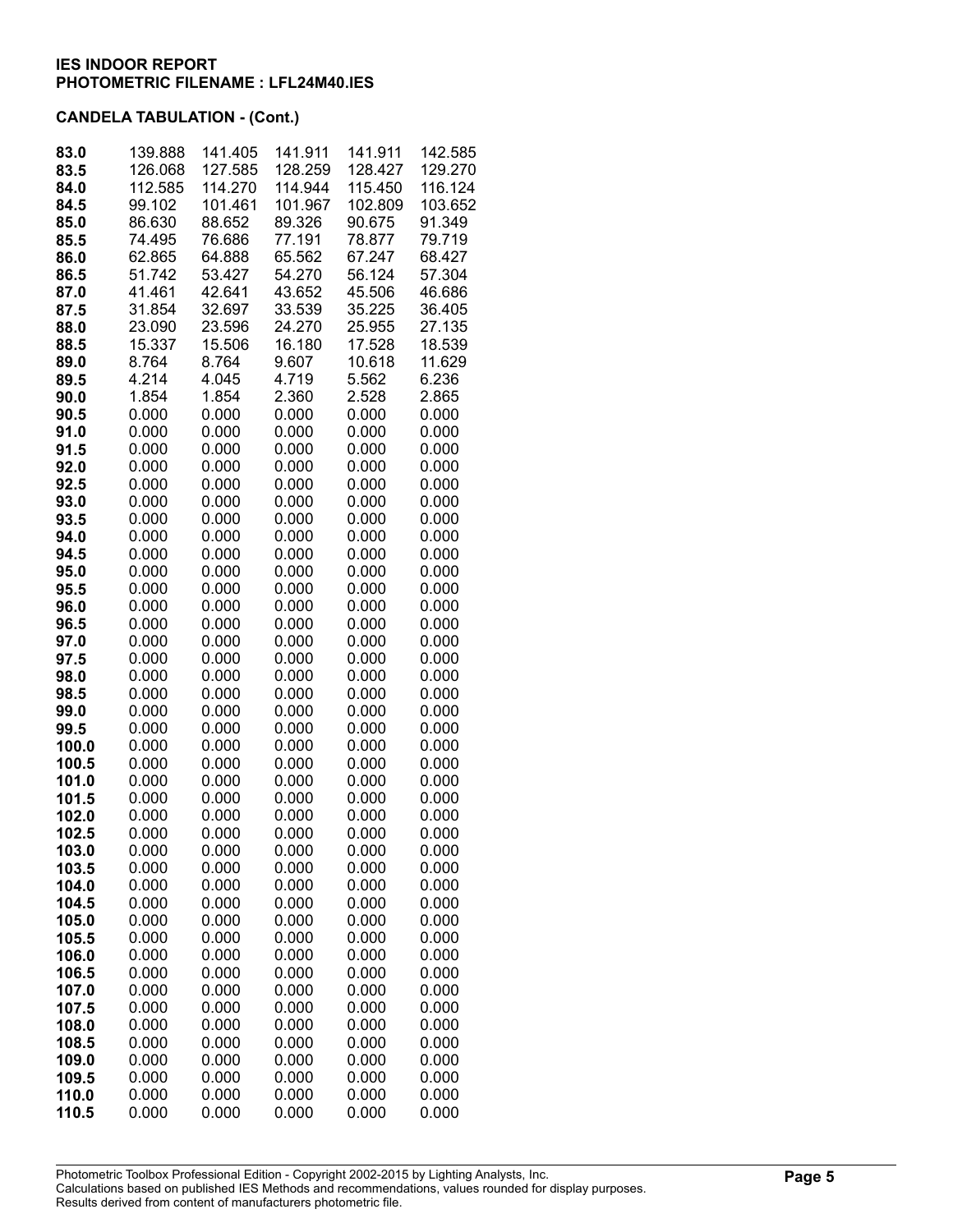| 111.5<br>0.000<br>0.000<br>0.000<br>0.000<br>0.000<br>112.0<br>0.000<br>0.000<br>0.000<br>0.000<br>0.000<br>112.5<br>0.000<br>0.000<br>0.000<br>0.000<br>0.000<br>113.0<br>0.000<br>0.000<br>0.000<br>0.000<br>0.000<br>0.000<br>113.5<br>0.000<br>0.000<br>0.000<br>0.000<br>114.0<br>0.000<br>0.000<br>0.000<br>0.000<br>0.000<br>114.5<br>0.000<br>0.000<br>0.000<br>0.000<br>0.000<br>0.000<br>0.000<br>115.0<br>0.000<br>0.000<br>0.000<br>115.5<br>0.000<br>0.000<br>0.000<br>0.000<br>0.000<br>0.000<br>0.000<br>0.000<br>0.000<br>116.0<br>0.000<br>116.5<br>0.000<br>0.000<br>0.000<br>0.000<br>0.000<br>0.000<br>0.000<br>0.000<br>0.000<br>0.000<br>117.0<br>0.000<br>0.000<br>0.000<br>0.000<br>0.000<br>117.5<br>118.0<br>0.000<br>0.000<br>0.000<br>0.000<br>0.000<br>118.5<br>0.000<br>0.000<br>0.000<br>0.000<br>0.000<br>119.0<br>0.000<br>0.000<br>0.000<br>0.000<br>0.000<br>119.5<br>0.000<br>0.000<br>0.000<br>0.000<br>0.000<br>120.0<br>0.000<br>0.000<br>0.000<br>0.000<br>0.000<br>120.5<br>0.000<br>0.000<br>0.000<br>0.000<br>0.000<br>121.0<br>0.000<br>0.000<br>0.000<br>0.000<br>0.000<br>121.5<br>0.000<br>0.000<br>0.000<br>0.000<br>0.000<br>122.0<br>0.000<br>0.000<br>0.000<br>0.000<br>0.000<br>0.000<br>0.000<br>122.5<br>0.000<br>0.000<br>0.000<br>0.000<br>123.0<br>0.000<br>0.000<br>0.000<br>0.000<br>123.5<br>0.000<br>0.000<br>0.000<br>0.000<br>0.000<br>0.000<br>124.0<br>0.000<br>0.000<br>0.000<br>0.000<br>124.5<br>0.000<br>0.000<br>0.000<br>0.000<br>0.000<br>125.0<br>0.000<br>0.000<br>0.000<br>0.000<br>0.000<br>125.5<br>0.000<br>0.000<br>0.000<br>0.000<br>0.000<br>126.0<br>0.000<br>0.000<br>0.000<br>0.000<br>0.000<br>0.000<br>0.000<br>0.000<br>126.5<br>0.000<br>0.000<br>127.0<br>0.000<br>0.000<br>0.000<br>0.000<br>0.000<br>0.000<br>0.000<br>0.000<br>0.000<br>127.5<br>0.000<br>0.000<br>0.000<br>0.000<br>0.000<br>0.000<br>128.0<br>0.000<br>0.000<br>0.000<br>0.000<br>0.000<br>128.5<br>0.000<br>0.000<br>0.000<br>0.000<br>0.000<br>129.0<br>0.000<br>129.5<br>0.000<br>0.000<br>0.000<br>0.000<br>0.000<br>0.000<br>0.000<br>0.000<br>0.000<br>130.0<br>0.000<br>0.000<br>0.000<br>0.000<br>0.000<br>130.5<br>131.0<br>0.000<br>0.000<br>0.000<br>0.000<br>0.000<br>131.5<br>0.000<br>0.000<br>0.000<br>0.000<br>0.000<br>132.0<br>0.000<br>0.000<br>0.000<br>0.000<br>0.000<br>132.5<br>0.000<br>0.000<br>0.000<br>0.000<br>0.000<br>0.000<br>0.000<br>0.000<br>0.000<br>133.0<br>0.000<br>0.000<br>0.000<br>133.5<br>0.000<br>0.000<br>0.000<br>0.000<br>0.000<br>0.000<br>0.000<br>0.000<br>134.0<br>0.000<br>0.000<br>0.000<br>0.000<br>0.000<br>134.5<br>0.000<br>0.000<br>0.000<br>0.000<br>0.000<br>135.0<br>0.000<br>0.000<br>0.000<br>0.000<br>0.000<br>135.5<br>0.000<br>0.000<br>0.000<br>0.000<br>0.000<br>136.0<br>0.000<br>0.000<br>0.000<br>0.000<br>0.000<br>136.5<br>0.000<br>0.000<br>0.000<br>0.000<br>137.0<br>0.000<br>0.000<br>0.000<br>0.000<br>137.5<br>0.000<br>0.000<br>138.0<br>0.000<br>0.000<br>0.000<br>0.000<br>0.000<br>138.5<br>0.000<br>0.000<br>0.000<br>0.000<br>0.000 | 111.0 | 0.000 | 0.000 | 0.000 | 0.000 | 0.000 |
|----------------------------------------------------------------------------------------------------------------------------------------------------------------------------------------------------------------------------------------------------------------------------------------------------------------------------------------------------------------------------------------------------------------------------------------------------------------------------------------------------------------------------------------------------------------------------------------------------------------------------------------------------------------------------------------------------------------------------------------------------------------------------------------------------------------------------------------------------------------------------------------------------------------------------------------------------------------------------------------------------------------------------------------------------------------------------------------------------------------------------------------------------------------------------------------------------------------------------------------------------------------------------------------------------------------------------------------------------------------------------------------------------------------------------------------------------------------------------------------------------------------------------------------------------------------------------------------------------------------------------------------------------------------------------------------------------------------------------------------------------------------------------------------------------------------------------------------------------------------------------------------------------------------------------------------------------------------------------------------------------------------------------------------------------------------------------------------------------------------------------------------------------------------------------------------------------------------------------------------------------------------------------------------------------------------------------------------------------------------------------------------------------------------------------------------------------------------------------------------------------------------------------------------------------------------------------------------------------------------------------------------------------------------------------------------------------------------------------------------------------------------------------------------------------------------------------------------------------------------------------------------------------------------------------------------------------------------------------------------------------------------------------------------------------------------------------------------|-------|-------|-------|-------|-------|-------|
|                                                                                                                                                                                                                                                                                                                                                                                                                                                                                                                                                                                                                                                                                                                                                                                                                                                                                                                                                                                                                                                                                                                                                                                                                                                                                                                                                                                                                                                                                                                                                                                                                                                                                                                                                                                                                                                                                                                                                                                                                                                                                                                                                                                                                                                                                                                                                                                                                                                                                                                                                                                                                                                                                                                                                                                                                                                                                                                                                                                                                                                                                        |       |       |       |       |       |       |
|                                                                                                                                                                                                                                                                                                                                                                                                                                                                                                                                                                                                                                                                                                                                                                                                                                                                                                                                                                                                                                                                                                                                                                                                                                                                                                                                                                                                                                                                                                                                                                                                                                                                                                                                                                                                                                                                                                                                                                                                                                                                                                                                                                                                                                                                                                                                                                                                                                                                                                                                                                                                                                                                                                                                                                                                                                                                                                                                                                                                                                                                                        |       |       |       |       |       |       |
|                                                                                                                                                                                                                                                                                                                                                                                                                                                                                                                                                                                                                                                                                                                                                                                                                                                                                                                                                                                                                                                                                                                                                                                                                                                                                                                                                                                                                                                                                                                                                                                                                                                                                                                                                                                                                                                                                                                                                                                                                                                                                                                                                                                                                                                                                                                                                                                                                                                                                                                                                                                                                                                                                                                                                                                                                                                                                                                                                                                                                                                                                        |       |       |       |       |       |       |
|                                                                                                                                                                                                                                                                                                                                                                                                                                                                                                                                                                                                                                                                                                                                                                                                                                                                                                                                                                                                                                                                                                                                                                                                                                                                                                                                                                                                                                                                                                                                                                                                                                                                                                                                                                                                                                                                                                                                                                                                                                                                                                                                                                                                                                                                                                                                                                                                                                                                                                                                                                                                                                                                                                                                                                                                                                                                                                                                                                                                                                                                                        |       |       |       |       |       |       |
|                                                                                                                                                                                                                                                                                                                                                                                                                                                                                                                                                                                                                                                                                                                                                                                                                                                                                                                                                                                                                                                                                                                                                                                                                                                                                                                                                                                                                                                                                                                                                                                                                                                                                                                                                                                                                                                                                                                                                                                                                                                                                                                                                                                                                                                                                                                                                                                                                                                                                                                                                                                                                                                                                                                                                                                                                                                                                                                                                                                                                                                                                        |       |       |       |       |       |       |
|                                                                                                                                                                                                                                                                                                                                                                                                                                                                                                                                                                                                                                                                                                                                                                                                                                                                                                                                                                                                                                                                                                                                                                                                                                                                                                                                                                                                                                                                                                                                                                                                                                                                                                                                                                                                                                                                                                                                                                                                                                                                                                                                                                                                                                                                                                                                                                                                                                                                                                                                                                                                                                                                                                                                                                                                                                                                                                                                                                                                                                                                                        |       |       |       |       |       |       |
|                                                                                                                                                                                                                                                                                                                                                                                                                                                                                                                                                                                                                                                                                                                                                                                                                                                                                                                                                                                                                                                                                                                                                                                                                                                                                                                                                                                                                                                                                                                                                                                                                                                                                                                                                                                                                                                                                                                                                                                                                                                                                                                                                                                                                                                                                                                                                                                                                                                                                                                                                                                                                                                                                                                                                                                                                                                                                                                                                                                                                                                                                        |       |       |       |       |       |       |
|                                                                                                                                                                                                                                                                                                                                                                                                                                                                                                                                                                                                                                                                                                                                                                                                                                                                                                                                                                                                                                                                                                                                                                                                                                                                                                                                                                                                                                                                                                                                                                                                                                                                                                                                                                                                                                                                                                                                                                                                                                                                                                                                                                                                                                                                                                                                                                                                                                                                                                                                                                                                                                                                                                                                                                                                                                                                                                                                                                                                                                                                                        |       |       |       |       |       |       |
|                                                                                                                                                                                                                                                                                                                                                                                                                                                                                                                                                                                                                                                                                                                                                                                                                                                                                                                                                                                                                                                                                                                                                                                                                                                                                                                                                                                                                                                                                                                                                                                                                                                                                                                                                                                                                                                                                                                                                                                                                                                                                                                                                                                                                                                                                                                                                                                                                                                                                                                                                                                                                                                                                                                                                                                                                                                                                                                                                                                                                                                                                        |       |       |       |       |       |       |
|                                                                                                                                                                                                                                                                                                                                                                                                                                                                                                                                                                                                                                                                                                                                                                                                                                                                                                                                                                                                                                                                                                                                                                                                                                                                                                                                                                                                                                                                                                                                                                                                                                                                                                                                                                                                                                                                                                                                                                                                                                                                                                                                                                                                                                                                                                                                                                                                                                                                                                                                                                                                                                                                                                                                                                                                                                                                                                                                                                                                                                                                                        |       |       |       |       |       |       |
|                                                                                                                                                                                                                                                                                                                                                                                                                                                                                                                                                                                                                                                                                                                                                                                                                                                                                                                                                                                                                                                                                                                                                                                                                                                                                                                                                                                                                                                                                                                                                                                                                                                                                                                                                                                                                                                                                                                                                                                                                                                                                                                                                                                                                                                                                                                                                                                                                                                                                                                                                                                                                                                                                                                                                                                                                                                                                                                                                                                                                                                                                        |       |       |       |       |       |       |
|                                                                                                                                                                                                                                                                                                                                                                                                                                                                                                                                                                                                                                                                                                                                                                                                                                                                                                                                                                                                                                                                                                                                                                                                                                                                                                                                                                                                                                                                                                                                                                                                                                                                                                                                                                                                                                                                                                                                                                                                                                                                                                                                                                                                                                                                                                                                                                                                                                                                                                                                                                                                                                                                                                                                                                                                                                                                                                                                                                                                                                                                                        |       |       |       |       |       |       |
|                                                                                                                                                                                                                                                                                                                                                                                                                                                                                                                                                                                                                                                                                                                                                                                                                                                                                                                                                                                                                                                                                                                                                                                                                                                                                                                                                                                                                                                                                                                                                                                                                                                                                                                                                                                                                                                                                                                                                                                                                                                                                                                                                                                                                                                                                                                                                                                                                                                                                                                                                                                                                                                                                                                                                                                                                                                                                                                                                                                                                                                                                        |       |       |       |       |       |       |
|                                                                                                                                                                                                                                                                                                                                                                                                                                                                                                                                                                                                                                                                                                                                                                                                                                                                                                                                                                                                                                                                                                                                                                                                                                                                                                                                                                                                                                                                                                                                                                                                                                                                                                                                                                                                                                                                                                                                                                                                                                                                                                                                                                                                                                                                                                                                                                                                                                                                                                                                                                                                                                                                                                                                                                                                                                                                                                                                                                                                                                                                                        |       |       |       |       |       |       |
|                                                                                                                                                                                                                                                                                                                                                                                                                                                                                                                                                                                                                                                                                                                                                                                                                                                                                                                                                                                                                                                                                                                                                                                                                                                                                                                                                                                                                                                                                                                                                                                                                                                                                                                                                                                                                                                                                                                                                                                                                                                                                                                                                                                                                                                                                                                                                                                                                                                                                                                                                                                                                                                                                                                                                                                                                                                                                                                                                                                                                                                                                        |       |       |       |       |       |       |
|                                                                                                                                                                                                                                                                                                                                                                                                                                                                                                                                                                                                                                                                                                                                                                                                                                                                                                                                                                                                                                                                                                                                                                                                                                                                                                                                                                                                                                                                                                                                                                                                                                                                                                                                                                                                                                                                                                                                                                                                                                                                                                                                                                                                                                                                                                                                                                                                                                                                                                                                                                                                                                                                                                                                                                                                                                                                                                                                                                                                                                                                                        |       |       |       |       |       |       |
|                                                                                                                                                                                                                                                                                                                                                                                                                                                                                                                                                                                                                                                                                                                                                                                                                                                                                                                                                                                                                                                                                                                                                                                                                                                                                                                                                                                                                                                                                                                                                                                                                                                                                                                                                                                                                                                                                                                                                                                                                                                                                                                                                                                                                                                                                                                                                                                                                                                                                                                                                                                                                                                                                                                                                                                                                                                                                                                                                                                                                                                                                        |       |       |       |       |       |       |
|                                                                                                                                                                                                                                                                                                                                                                                                                                                                                                                                                                                                                                                                                                                                                                                                                                                                                                                                                                                                                                                                                                                                                                                                                                                                                                                                                                                                                                                                                                                                                                                                                                                                                                                                                                                                                                                                                                                                                                                                                                                                                                                                                                                                                                                                                                                                                                                                                                                                                                                                                                                                                                                                                                                                                                                                                                                                                                                                                                                                                                                                                        |       |       |       |       |       |       |
|                                                                                                                                                                                                                                                                                                                                                                                                                                                                                                                                                                                                                                                                                                                                                                                                                                                                                                                                                                                                                                                                                                                                                                                                                                                                                                                                                                                                                                                                                                                                                                                                                                                                                                                                                                                                                                                                                                                                                                                                                                                                                                                                                                                                                                                                                                                                                                                                                                                                                                                                                                                                                                                                                                                                                                                                                                                                                                                                                                                                                                                                                        |       |       |       |       |       |       |
|                                                                                                                                                                                                                                                                                                                                                                                                                                                                                                                                                                                                                                                                                                                                                                                                                                                                                                                                                                                                                                                                                                                                                                                                                                                                                                                                                                                                                                                                                                                                                                                                                                                                                                                                                                                                                                                                                                                                                                                                                                                                                                                                                                                                                                                                                                                                                                                                                                                                                                                                                                                                                                                                                                                                                                                                                                                                                                                                                                                                                                                                                        |       |       |       |       |       |       |
|                                                                                                                                                                                                                                                                                                                                                                                                                                                                                                                                                                                                                                                                                                                                                                                                                                                                                                                                                                                                                                                                                                                                                                                                                                                                                                                                                                                                                                                                                                                                                                                                                                                                                                                                                                                                                                                                                                                                                                                                                                                                                                                                                                                                                                                                                                                                                                                                                                                                                                                                                                                                                                                                                                                                                                                                                                                                                                                                                                                                                                                                                        |       |       |       |       |       |       |
|                                                                                                                                                                                                                                                                                                                                                                                                                                                                                                                                                                                                                                                                                                                                                                                                                                                                                                                                                                                                                                                                                                                                                                                                                                                                                                                                                                                                                                                                                                                                                                                                                                                                                                                                                                                                                                                                                                                                                                                                                                                                                                                                                                                                                                                                                                                                                                                                                                                                                                                                                                                                                                                                                                                                                                                                                                                                                                                                                                                                                                                                                        |       |       |       |       |       |       |
|                                                                                                                                                                                                                                                                                                                                                                                                                                                                                                                                                                                                                                                                                                                                                                                                                                                                                                                                                                                                                                                                                                                                                                                                                                                                                                                                                                                                                                                                                                                                                                                                                                                                                                                                                                                                                                                                                                                                                                                                                                                                                                                                                                                                                                                                                                                                                                                                                                                                                                                                                                                                                                                                                                                                                                                                                                                                                                                                                                                                                                                                                        |       |       |       |       |       |       |
|                                                                                                                                                                                                                                                                                                                                                                                                                                                                                                                                                                                                                                                                                                                                                                                                                                                                                                                                                                                                                                                                                                                                                                                                                                                                                                                                                                                                                                                                                                                                                                                                                                                                                                                                                                                                                                                                                                                                                                                                                                                                                                                                                                                                                                                                                                                                                                                                                                                                                                                                                                                                                                                                                                                                                                                                                                                                                                                                                                                                                                                                                        |       |       |       |       |       |       |
|                                                                                                                                                                                                                                                                                                                                                                                                                                                                                                                                                                                                                                                                                                                                                                                                                                                                                                                                                                                                                                                                                                                                                                                                                                                                                                                                                                                                                                                                                                                                                                                                                                                                                                                                                                                                                                                                                                                                                                                                                                                                                                                                                                                                                                                                                                                                                                                                                                                                                                                                                                                                                                                                                                                                                                                                                                                                                                                                                                                                                                                                                        |       |       |       |       |       |       |
|                                                                                                                                                                                                                                                                                                                                                                                                                                                                                                                                                                                                                                                                                                                                                                                                                                                                                                                                                                                                                                                                                                                                                                                                                                                                                                                                                                                                                                                                                                                                                                                                                                                                                                                                                                                                                                                                                                                                                                                                                                                                                                                                                                                                                                                                                                                                                                                                                                                                                                                                                                                                                                                                                                                                                                                                                                                                                                                                                                                                                                                                                        |       |       |       |       |       |       |
|                                                                                                                                                                                                                                                                                                                                                                                                                                                                                                                                                                                                                                                                                                                                                                                                                                                                                                                                                                                                                                                                                                                                                                                                                                                                                                                                                                                                                                                                                                                                                                                                                                                                                                                                                                                                                                                                                                                                                                                                                                                                                                                                                                                                                                                                                                                                                                                                                                                                                                                                                                                                                                                                                                                                                                                                                                                                                                                                                                                                                                                                                        |       |       |       |       |       |       |
|                                                                                                                                                                                                                                                                                                                                                                                                                                                                                                                                                                                                                                                                                                                                                                                                                                                                                                                                                                                                                                                                                                                                                                                                                                                                                                                                                                                                                                                                                                                                                                                                                                                                                                                                                                                                                                                                                                                                                                                                                                                                                                                                                                                                                                                                                                                                                                                                                                                                                                                                                                                                                                                                                                                                                                                                                                                                                                                                                                                                                                                                                        |       |       |       |       |       |       |
|                                                                                                                                                                                                                                                                                                                                                                                                                                                                                                                                                                                                                                                                                                                                                                                                                                                                                                                                                                                                                                                                                                                                                                                                                                                                                                                                                                                                                                                                                                                                                                                                                                                                                                                                                                                                                                                                                                                                                                                                                                                                                                                                                                                                                                                                                                                                                                                                                                                                                                                                                                                                                                                                                                                                                                                                                                                                                                                                                                                                                                                                                        |       |       |       |       |       |       |
|                                                                                                                                                                                                                                                                                                                                                                                                                                                                                                                                                                                                                                                                                                                                                                                                                                                                                                                                                                                                                                                                                                                                                                                                                                                                                                                                                                                                                                                                                                                                                                                                                                                                                                                                                                                                                                                                                                                                                                                                                                                                                                                                                                                                                                                                                                                                                                                                                                                                                                                                                                                                                                                                                                                                                                                                                                                                                                                                                                                                                                                                                        |       |       |       |       |       |       |
|                                                                                                                                                                                                                                                                                                                                                                                                                                                                                                                                                                                                                                                                                                                                                                                                                                                                                                                                                                                                                                                                                                                                                                                                                                                                                                                                                                                                                                                                                                                                                                                                                                                                                                                                                                                                                                                                                                                                                                                                                                                                                                                                                                                                                                                                                                                                                                                                                                                                                                                                                                                                                                                                                                                                                                                                                                                                                                                                                                                                                                                                                        |       |       |       |       |       |       |
|                                                                                                                                                                                                                                                                                                                                                                                                                                                                                                                                                                                                                                                                                                                                                                                                                                                                                                                                                                                                                                                                                                                                                                                                                                                                                                                                                                                                                                                                                                                                                                                                                                                                                                                                                                                                                                                                                                                                                                                                                                                                                                                                                                                                                                                                                                                                                                                                                                                                                                                                                                                                                                                                                                                                                                                                                                                                                                                                                                                                                                                                                        |       |       |       |       |       |       |
|                                                                                                                                                                                                                                                                                                                                                                                                                                                                                                                                                                                                                                                                                                                                                                                                                                                                                                                                                                                                                                                                                                                                                                                                                                                                                                                                                                                                                                                                                                                                                                                                                                                                                                                                                                                                                                                                                                                                                                                                                                                                                                                                                                                                                                                                                                                                                                                                                                                                                                                                                                                                                                                                                                                                                                                                                                                                                                                                                                                                                                                                                        |       |       |       |       |       |       |
|                                                                                                                                                                                                                                                                                                                                                                                                                                                                                                                                                                                                                                                                                                                                                                                                                                                                                                                                                                                                                                                                                                                                                                                                                                                                                                                                                                                                                                                                                                                                                                                                                                                                                                                                                                                                                                                                                                                                                                                                                                                                                                                                                                                                                                                                                                                                                                                                                                                                                                                                                                                                                                                                                                                                                                                                                                                                                                                                                                                                                                                                                        |       |       |       |       |       |       |
|                                                                                                                                                                                                                                                                                                                                                                                                                                                                                                                                                                                                                                                                                                                                                                                                                                                                                                                                                                                                                                                                                                                                                                                                                                                                                                                                                                                                                                                                                                                                                                                                                                                                                                                                                                                                                                                                                                                                                                                                                                                                                                                                                                                                                                                                                                                                                                                                                                                                                                                                                                                                                                                                                                                                                                                                                                                                                                                                                                                                                                                                                        |       |       |       |       |       |       |
|                                                                                                                                                                                                                                                                                                                                                                                                                                                                                                                                                                                                                                                                                                                                                                                                                                                                                                                                                                                                                                                                                                                                                                                                                                                                                                                                                                                                                                                                                                                                                                                                                                                                                                                                                                                                                                                                                                                                                                                                                                                                                                                                                                                                                                                                                                                                                                                                                                                                                                                                                                                                                                                                                                                                                                                                                                                                                                                                                                                                                                                                                        |       |       |       |       |       |       |
|                                                                                                                                                                                                                                                                                                                                                                                                                                                                                                                                                                                                                                                                                                                                                                                                                                                                                                                                                                                                                                                                                                                                                                                                                                                                                                                                                                                                                                                                                                                                                                                                                                                                                                                                                                                                                                                                                                                                                                                                                                                                                                                                                                                                                                                                                                                                                                                                                                                                                                                                                                                                                                                                                                                                                                                                                                                                                                                                                                                                                                                                                        |       |       |       |       |       |       |
|                                                                                                                                                                                                                                                                                                                                                                                                                                                                                                                                                                                                                                                                                                                                                                                                                                                                                                                                                                                                                                                                                                                                                                                                                                                                                                                                                                                                                                                                                                                                                                                                                                                                                                                                                                                                                                                                                                                                                                                                                                                                                                                                                                                                                                                                                                                                                                                                                                                                                                                                                                                                                                                                                                                                                                                                                                                                                                                                                                                                                                                                                        |       |       |       |       |       |       |
|                                                                                                                                                                                                                                                                                                                                                                                                                                                                                                                                                                                                                                                                                                                                                                                                                                                                                                                                                                                                                                                                                                                                                                                                                                                                                                                                                                                                                                                                                                                                                                                                                                                                                                                                                                                                                                                                                                                                                                                                                                                                                                                                                                                                                                                                                                                                                                                                                                                                                                                                                                                                                                                                                                                                                                                                                                                                                                                                                                                                                                                                                        |       |       |       |       |       |       |
|                                                                                                                                                                                                                                                                                                                                                                                                                                                                                                                                                                                                                                                                                                                                                                                                                                                                                                                                                                                                                                                                                                                                                                                                                                                                                                                                                                                                                                                                                                                                                                                                                                                                                                                                                                                                                                                                                                                                                                                                                                                                                                                                                                                                                                                                                                                                                                                                                                                                                                                                                                                                                                                                                                                                                                                                                                                                                                                                                                                                                                                                                        |       |       |       |       |       |       |
|                                                                                                                                                                                                                                                                                                                                                                                                                                                                                                                                                                                                                                                                                                                                                                                                                                                                                                                                                                                                                                                                                                                                                                                                                                                                                                                                                                                                                                                                                                                                                                                                                                                                                                                                                                                                                                                                                                                                                                                                                                                                                                                                                                                                                                                                                                                                                                                                                                                                                                                                                                                                                                                                                                                                                                                                                                                                                                                                                                                                                                                                                        |       |       |       |       |       |       |
|                                                                                                                                                                                                                                                                                                                                                                                                                                                                                                                                                                                                                                                                                                                                                                                                                                                                                                                                                                                                                                                                                                                                                                                                                                                                                                                                                                                                                                                                                                                                                                                                                                                                                                                                                                                                                                                                                                                                                                                                                                                                                                                                                                                                                                                                                                                                                                                                                                                                                                                                                                                                                                                                                                                                                                                                                                                                                                                                                                                                                                                                                        |       |       |       |       |       |       |
|                                                                                                                                                                                                                                                                                                                                                                                                                                                                                                                                                                                                                                                                                                                                                                                                                                                                                                                                                                                                                                                                                                                                                                                                                                                                                                                                                                                                                                                                                                                                                                                                                                                                                                                                                                                                                                                                                                                                                                                                                                                                                                                                                                                                                                                                                                                                                                                                                                                                                                                                                                                                                                                                                                                                                                                                                                                                                                                                                                                                                                                                                        |       |       |       |       |       |       |
|                                                                                                                                                                                                                                                                                                                                                                                                                                                                                                                                                                                                                                                                                                                                                                                                                                                                                                                                                                                                                                                                                                                                                                                                                                                                                                                                                                                                                                                                                                                                                                                                                                                                                                                                                                                                                                                                                                                                                                                                                                                                                                                                                                                                                                                                                                                                                                                                                                                                                                                                                                                                                                                                                                                                                                                                                                                                                                                                                                                                                                                                                        |       |       |       |       |       |       |
|                                                                                                                                                                                                                                                                                                                                                                                                                                                                                                                                                                                                                                                                                                                                                                                                                                                                                                                                                                                                                                                                                                                                                                                                                                                                                                                                                                                                                                                                                                                                                                                                                                                                                                                                                                                                                                                                                                                                                                                                                                                                                                                                                                                                                                                                                                                                                                                                                                                                                                                                                                                                                                                                                                                                                                                                                                                                                                                                                                                                                                                                                        |       |       |       |       |       |       |
|                                                                                                                                                                                                                                                                                                                                                                                                                                                                                                                                                                                                                                                                                                                                                                                                                                                                                                                                                                                                                                                                                                                                                                                                                                                                                                                                                                                                                                                                                                                                                                                                                                                                                                                                                                                                                                                                                                                                                                                                                                                                                                                                                                                                                                                                                                                                                                                                                                                                                                                                                                                                                                                                                                                                                                                                                                                                                                                                                                                                                                                                                        |       |       |       |       |       |       |
|                                                                                                                                                                                                                                                                                                                                                                                                                                                                                                                                                                                                                                                                                                                                                                                                                                                                                                                                                                                                                                                                                                                                                                                                                                                                                                                                                                                                                                                                                                                                                                                                                                                                                                                                                                                                                                                                                                                                                                                                                                                                                                                                                                                                                                                                                                                                                                                                                                                                                                                                                                                                                                                                                                                                                                                                                                                                                                                                                                                                                                                                                        |       |       |       |       |       |       |
|                                                                                                                                                                                                                                                                                                                                                                                                                                                                                                                                                                                                                                                                                                                                                                                                                                                                                                                                                                                                                                                                                                                                                                                                                                                                                                                                                                                                                                                                                                                                                                                                                                                                                                                                                                                                                                                                                                                                                                                                                                                                                                                                                                                                                                                                                                                                                                                                                                                                                                                                                                                                                                                                                                                                                                                                                                                                                                                                                                                                                                                                                        |       |       |       |       |       |       |
|                                                                                                                                                                                                                                                                                                                                                                                                                                                                                                                                                                                                                                                                                                                                                                                                                                                                                                                                                                                                                                                                                                                                                                                                                                                                                                                                                                                                                                                                                                                                                                                                                                                                                                                                                                                                                                                                                                                                                                                                                                                                                                                                                                                                                                                                                                                                                                                                                                                                                                                                                                                                                                                                                                                                                                                                                                                                                                                                                                                                                                                                                        |       |       |       |       |       |       |
|                                                                                                                                                                                                                                                                                                                                                                                                                                                                                                                                                                                                                                                                                                                                                                                                                                                                                                                                                                                                                                                                                                                                                                                                                                                                                                                                                                                                                                                                                                                                                                                                                                                                                                                                                                                                                                                                                                                                                                                                                                                                                                                                                                                                                                                                                                                                                                                                                                                                                                                                                                                                                                                                                                                                                                                                                                                                                                                                                                                                                                                                                        |       |       |       |       |       |       |
|                                                                                                                                                                                                                                                                                                                                                                                                                                                                                                                                                                                                                                                                                                                                                                                                                                                                                                                                                                                                                                                                                                                                                                                                                                                                                                                                                                                                                                                                                                                                                                                                                                                                                                                                                                                                                                                                                                                                                                                                                                                                                                                                                                                                                                                                                                                                                                                                                                                                                                                                                                                                                                                                                                                                                                                                                                                                                                                                                                                                                                                                                        |       |       |       |       |       |       |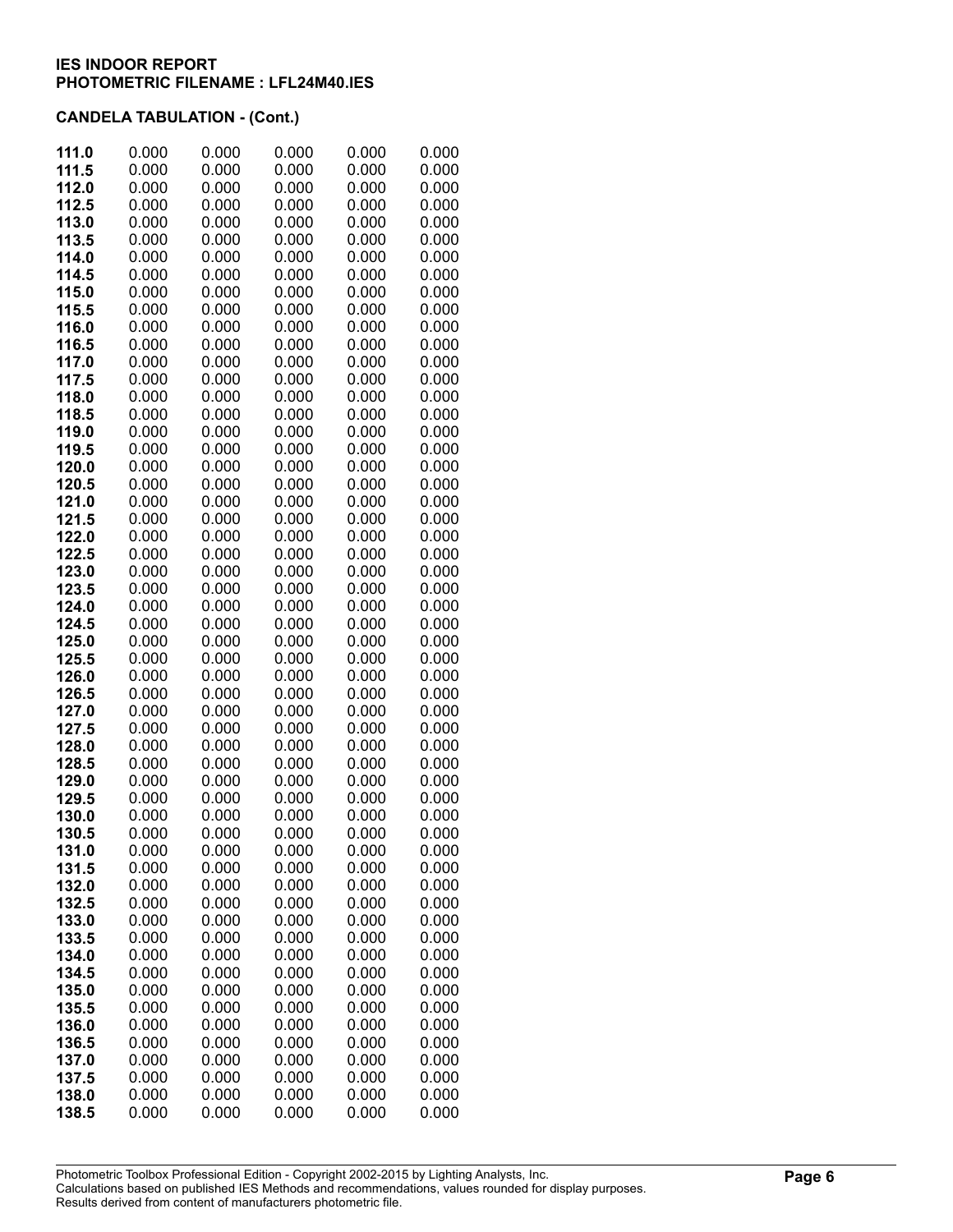| 139.0          | 0.000          | 0.000          | 0.000          | 0.000          | 0.000          |
|----------------|----------------|----------------|----------------|----------------|----------------|
| 139.5          | 0.000          | 0.000          | 0.000          | 0.000          | 0.000          |
| 140.0          | 0.000          | 0.000          | 0.000          | 0.000          | 0.000          |
| 140.5          | 0.000          | 0.000          | 0.000          | 0.000          | 0.000          |
| 141.0          | 0.000          | 0.000          | 0.000          | 0.000          | 0.000          |
| 141.5          | 0.000          | 0.000          | 0.000          | 0.000          | 0.000          |
| 142.0          | 0.000<br>0.000 | 0.000          | 0.000<br>0.000 | 0.000          | 0.000          |
| 142.5<br>143.0 | 0.000          | 0.000<br>0.000 | 0.000          | 0.000<br>0.000 | 0.000<br>0.000 |
| 143.5          | 0.000          | 0.000          | 0.000          | 0.000          | 0.000          |
| 144.0          | 0.000          | 0.000          | 0.000          | 0.000          | 0.000          |
| 144.5          | 0.000          | 0.000          | 0.000          | 0.000          | 0.000          |
| 145.0          | 0.000          | 0.000          | 0.000          | 0.000          | 0.000          |
| 145.5          | 0.000          | 0.000          | 0.000          | 0.000          | 0.000          |
| 146.0          | 0.000          | 0.000          | 0.000          | 0.000          | 0.000          |
| 146.5          | 0.000          | 0.000          | 0.000          | 0.000          | 0.000          |
| 147.0          | 0.000          | 0.000          | 0.000          | 0.000          | 0.000          |
| 147.5          | 0.000          | 0.000          | 0.000          | 0.000          | 0.000          |
| 148.0          | 0.000          | 0.000          | 0.000          | 0.000          | 0.000          |
| 148.5          | 0.000          | 0.000          | 0.000          | 0.000          | 0.000          |
| 149.0          | 0.000          | 0.000          | 0.000          | 0.000          | 0.000          |
| 149.5          | 0.000          | 0.000          | 0.000          | 0.000          | 0.000          |
| 150.0          | 0.000          | 0.000          | 0.000          | 0.000          | 0.000          |
| 150.5<br>151.0 | 0.000<br>0.000 | 0.000<br>0.000 | 0.000<br>0.000 | 0.000<br>0.000 | 0.000<br>0.000 |
| 151.5          | 0.000          | 0.000          | 0.000          | 0.000          | 0.000          |
| 152.0          | 0.000          | 0.000          | 0.000          | 0.000          | 0.000          |
| 152.5          | 0.000          | 0.000          | 0.000          | 0.000          | 0.000          |
| 153.0          | 0.000          | 0.000          | 0.000          | 0.000          | 0.000          |
| 153.5          | 0.000          | 0.000          | 0.000          | 0.000          | 0.000          |
| 154.0          | 0.000          | 0.000          | 0.000          | 0.000          | 0.000          |
| 154.5          | 0.000          | 0.000          | 0.000          | 0.000          | 0.000          |
| 155.0          | 0.000          | 0.000          | 0.000          | 0.000          | 0.000          |
| 155.5          | 0.000          | 0.000          | 0.000          | 0.000          | 0.000          |
| 156.0          | 0.000          | 0.000          | 0.000          | 0.000          | 0.000          |
| 156.5          | 0.000          | 0.000          | 0.000          | 0.000          | 0.000          |
| 157.0          | 0.000          | 0.000          | 0.000          | 0.000          | 0.000          |
| 157.5<br>158.0 | 0.000<br>0.000 | 0.000<br>0.000 | 0.000<br>0.000 | 0.000<br>0.000 | 0.000<br>0.000 |
| 158.5          | 0.000          | 0.000          | 0.000          | 0.000          | 0.000          |
| 159.0          | 0.000          | 0.000          | 0.000          | 0.000          | 0.000          |
| 159.5          | 0.000          | 0.000          | 0.000          | 0.000          | 0.000          |
| 160.0          | 0.000          | 0.000          | 0.000          | 0.000          | 0.000          |
| 160.5          | 0.000          | 0.000          | 0.000          | 0.000          | 0.000          |
| 161.0          | 0.000          | 0.000          | 0.000          | 0.000          | 0.000          |
| 161.5          | 0.000          | 0.000          | 0.000          | 0.000          | 0.000          |
| 162.0          | 0.000          | 0.000          | 0.000          | 0.000          | 0.000          |
| 162.5          | 0.000          | 0.000          | 0.000          | 0.000          | 0.000          |
| 163.0          | 0.000          | 0.000          | 0.000          | 0.000          | 0.000          |
| 163.5          | 0.000          | 0.000          | 0.000          | 0.000          | 0.000          |
| 164.0          | 0.000          | 0.000          | 0.000          | 0.000          | 0.000          |
| 164.5          | 0.000          | 0.000          | 0.000          | 0.000<br>0.000 | 0.000<br>0.000 |
| 165.0<br>165.5 | 0.000<br>0.000 | 0.000<br>0.000 | 0.000<br>0.000 | 0.000          | 0.000          |
| 166.0          | 0.000          | 0.000          | 0.000          | 0.000          | 0.000          |
| 166.5          | 0.000          | 0.000          | 0.000          | 0.000          | 0.000          |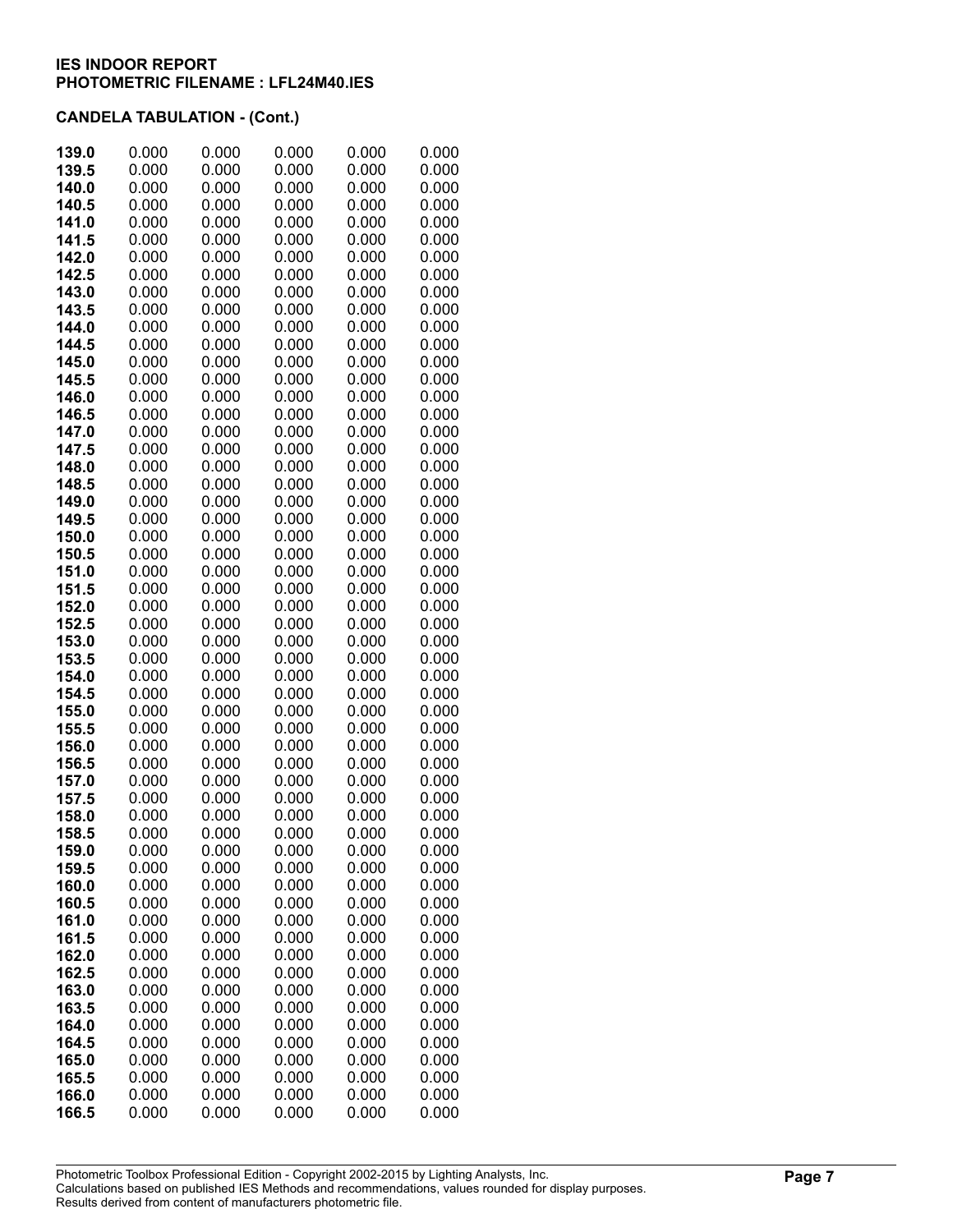| 167.0 | 0.000 | 0.000 | 0.000 | 0.000 | 0.000 |
|-------|-------|-------|-------|-------|-------|
| 167.5 | 0.000 | 0.000 | 0.000 | 0.000 | 0.000 |
| 168.0 | 0.000 | 0.000 | 0.000 | 0.000 | 0.000 |
| 168.5 | 0.000 | 0.000 | 0.000 | 0.000 | 0.000 |
| 169.0 | 0.000 | 0.000 | 0.000 | 0.000 | 0.000 |
| 169.5 | 0.000 | 0.000 | 0.000 | 0.000 | 0.000 |
| 170.0 | 0.000 | 0.000 | 0.000 | 0.000 | 0.000 |
| 170.5 | 0.000 | 0.000 | 0.000 | 0.000 | 0.000 |
| 171.0 | 0.000 | 0.000 | 0.000 | 0.000 | 0.000 |
| 171.5 | 0.000 | 0.000 | 0.000 | 0.000 | 0.000 |
| 172.0 | 0.000 | 0.000 | 0.000 | 0.000 | 0.000 |
| 172.5 | 0.000 | 0.000 | 0.000 | 0.000 | 0.000 |
| 173.0 | 0.000 | 0.000 | 0.000 | 0.000 | 0.000 |
| 173.5 | 0.000 | 0.000 | 0.000 | 0.000 | 0.000 |
| 174.0 | 0.000 | 0.000 | 0.000 | 0.000 | 0.000 |
| 174.5 | 0.000 | 0.000 | 0.000 | 0.000 | 0.000 |
| 175.0 | 0.000 | 0.000 | 0.000 | 0.000 | 0.000 |
| 175.5 | 0.000 | 0.000 | 0.000 | 0.000 | 0.000 |
| 176.0 | 0.000 | 0.000 | 0.000 | 0.000 | 0.000 |
| 176.5 | 0.000 | 0.000 | 0.000 | 0.000 | 0.000 |
| 177.0 | 0.000 | 0.000 | 0.000 | 0.000 | 0.000 |
| 177.5 | 0.000 | 0.000 | 0.000 | 0.000 | 0.000 |
| 178.0 | 0.000 | 0.000 | 0.000 | 0.000 | 0.000 |
| 178.5 | 0.000 | 0.000 | 0.000 | 0.000 | 0.000 |
| 179.0 | 0.000 | 0.000 | 0.000 | 0.000 | 0.000 |
| 179.5 | 0.000 | 0.000 | 0.000 | 0.000 | 0.000 |
| 180.0 | 0.000 | 0.000 | 0.000 | 0.000 | 0.000 |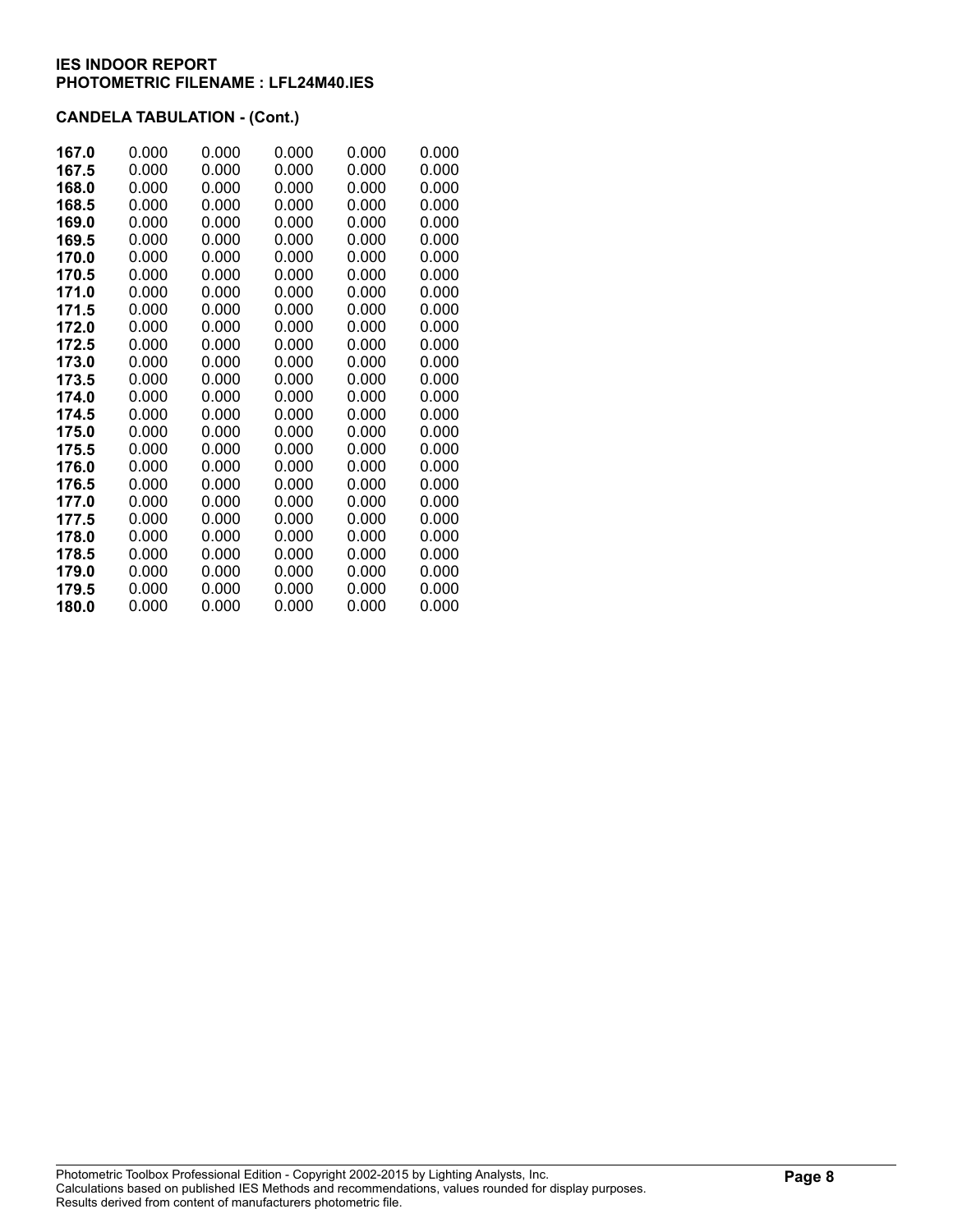### **ZONAL LUMEN SUMMARY**

| Zone      | Lumens  | %Lamp | %Fixt  |
|-----------|---------|-------|--------|
| $0 - 20$  | 879.73  | N.A.  | 13.60  |
| $0 - 30$  | 1844.03 | N.A.  | 28.50  |
| $0 - 40$  | 2981.83 | N.A.  | 46.20  |
| $0 - 60$  | 5161.17 | N.A.  | 79.90  |
| $0 - 80$  | 6352.89 | N.A.  | 98.40  |
| $0 - 90$  | 6458.92 | N.A.  | 100.00 |
| 10-90     | 6229.28 | N.A.  | 96.40  |
| 20-40     | 2102.1  | N.A.  | 32.50  |
| 20-50     | 3257.95 | N.A.  | 50.40  |
| 40-70     | 2944.71 | N.A.  | 45.60  |
| 60-80     | 1191.71 | N.A.  | 18.50  |
| 70-80     | 426.35  | N.A.  | 6.60   |
| 80-90     | 106.03  | N.A.  | 1.60   |
| 90-110    | 0.06    | N.A.  | 0.00   |
| 90-120    | 0.06    | N.A.  | 0.00   |
| 90-130    | 0.06    | N.A.  | 0.00   |
| 90-150    | 0.06    | N.A.  | 0.00   |
| 90-180    | 0.06    | N.A.  | 0.00   |
| 110-180   | 0.00    | N.A.  | 0.00   |
| $0 - 180$ | 6458.98 | N.A.  | 100.00 |

Total Luminaire Efficiency = N.A.%

#### **ZONAL LUMEN SUMMARY**

| Zone    | Lumens  |
|---------|---------|
| 0-10    | 229.63  |
| 10-20   | 650.10  |
| 20-30   | 964.30  |
| 30-40   | 1137.79 |
| 40-50   | 1155.85 |
| 50-60   | 1023.49 |
| 60-70   | 765.37  |
| 70-80   | 426.35  |
| 80-90   | 106.03  |
| 90-100  | 0.06    |
| 100-110 | 0.00    |
| 110-120 | 0.00    |
| 120-130 | 0.00    |
| 130-140 | 0.00    |
| 140-150 | 0.00    |
| 150-160 | 0.00    |
| 160-170 | 0.00    |
| 170-180 | 0.00    |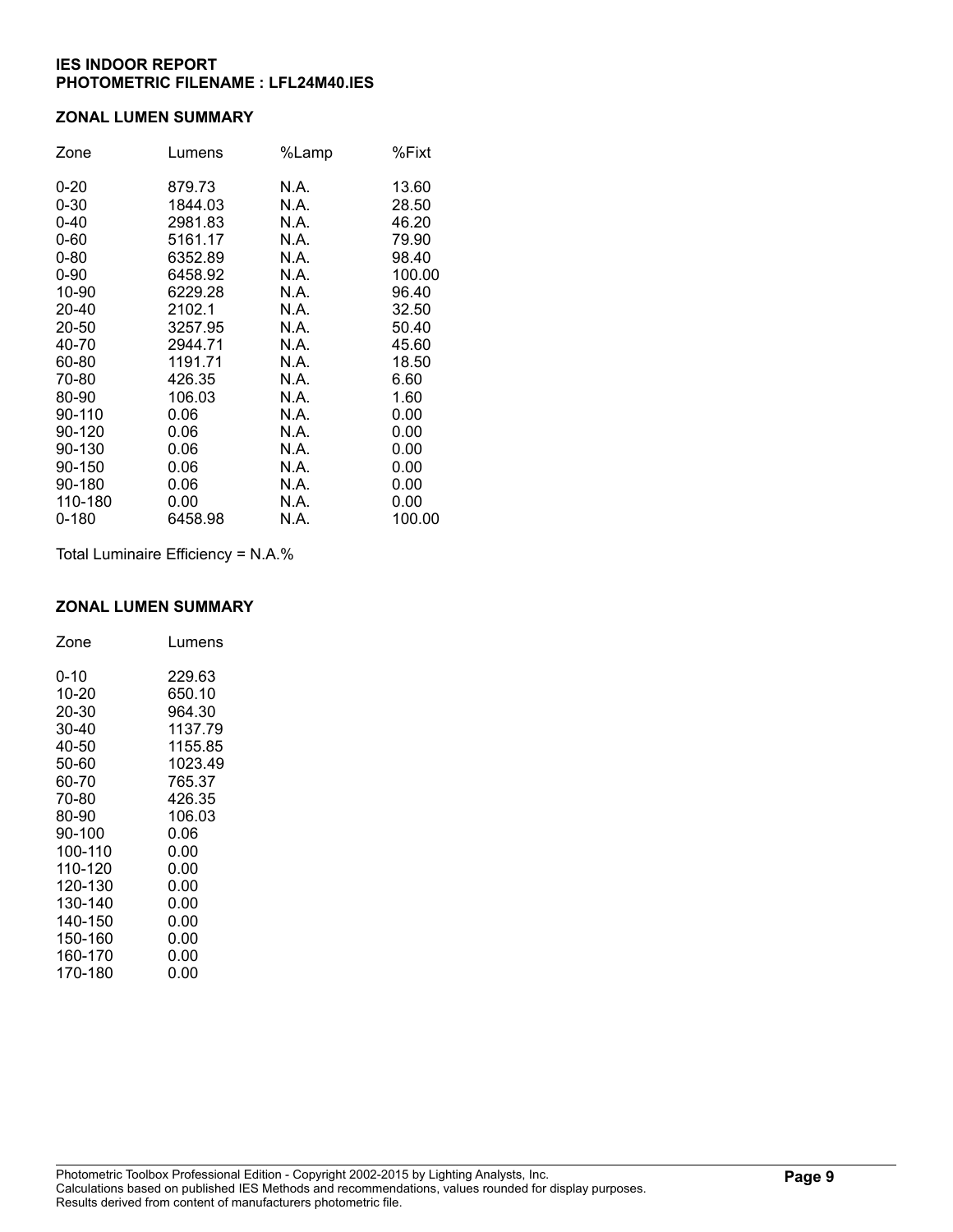### **COEFFICIENTS OF UTILIZATION - ZONAL CAVITY METHOD**

Effective Floor Cavity Reflectance 0.20

| RC.<br><b>RW</b>                          | 80<br>70 50 30 10                             | 70<br>70.                                     | 50 30 10 |  | 50<br>50 30                         | -10 | 30<br>50 30          | 10        |       | 10<br>50 30 10       |           | 0<br>0          |
|-------------------------------------------|-----------------------------------------------|-----------------------------------------------|----------|--|-------------------------------------|-----|----------------------|-----------|-------|----------------------|-----------|-----------------|
| $\Omega$<br>$\mathbf 1$<br>$\overline{2}$ | 119 119 119 119<br>10910410096<br>99 91 84 79 | 116 116 116 116<br>10610298 95<br>97 89 83 78 |          |  | 111 111 111<br>98 95 92<br>86 80 76 |     | 94 91 89<br>82 78 74 | 106106106 |       | 90 88 86<br>79 76 72 | 102102102 | 100<br>84<br>70 |
| 3<br>4                                    | 91 80 72 66<br>83 71 62 56                    | 88 78 71 65<br>81 70 62 55                    |          |  | 75 69 64<br>67 60 54                |     | 73 67 63<br>65 59 54 |           |       | 70 66 62<br>63 57 53 |           | 59<br>51        |
| 5                                         | 76 64 55 48                                   | 74 62 54 48                                   |          |  | 60 53 47                            |     | 58 52 47             |           | 56 51 |                      | -46       | 44              |
| 6                                         | 71 57 48 42                                   | 69 56 48 42                                   |          |  | 54 47 41                            |     | 53 46 41             |           |       | 51 45 41             |           | 39              |
| $\overline{7}$                            | 65 52 43 37                                   | 64 51 43 37                                   |          |  | 50 42 37                            |     | 48 41 36             |           |       | 47 41 36             |           | 34              |
| 8                                         | 61 47 39 33                                   | 59 47 39 33                                   |          |  | 45 38 33                            |     | 44 38 33             |           |       | 43 37 32             |           | 31              |
| 9                                         | 57 44 35 30                                   | 56 43 35 30                                   |          |  | 42 35 30                            |     | 41 34 30             |           |       | 40 34 29             |           | 28              |
| 10                                        | 53 40 32 27                                   | 52 40 32 27                                   |          |  | 39 32 27                            |     | 38 31 27             |           |       | 37 31 27             |           | 25              |